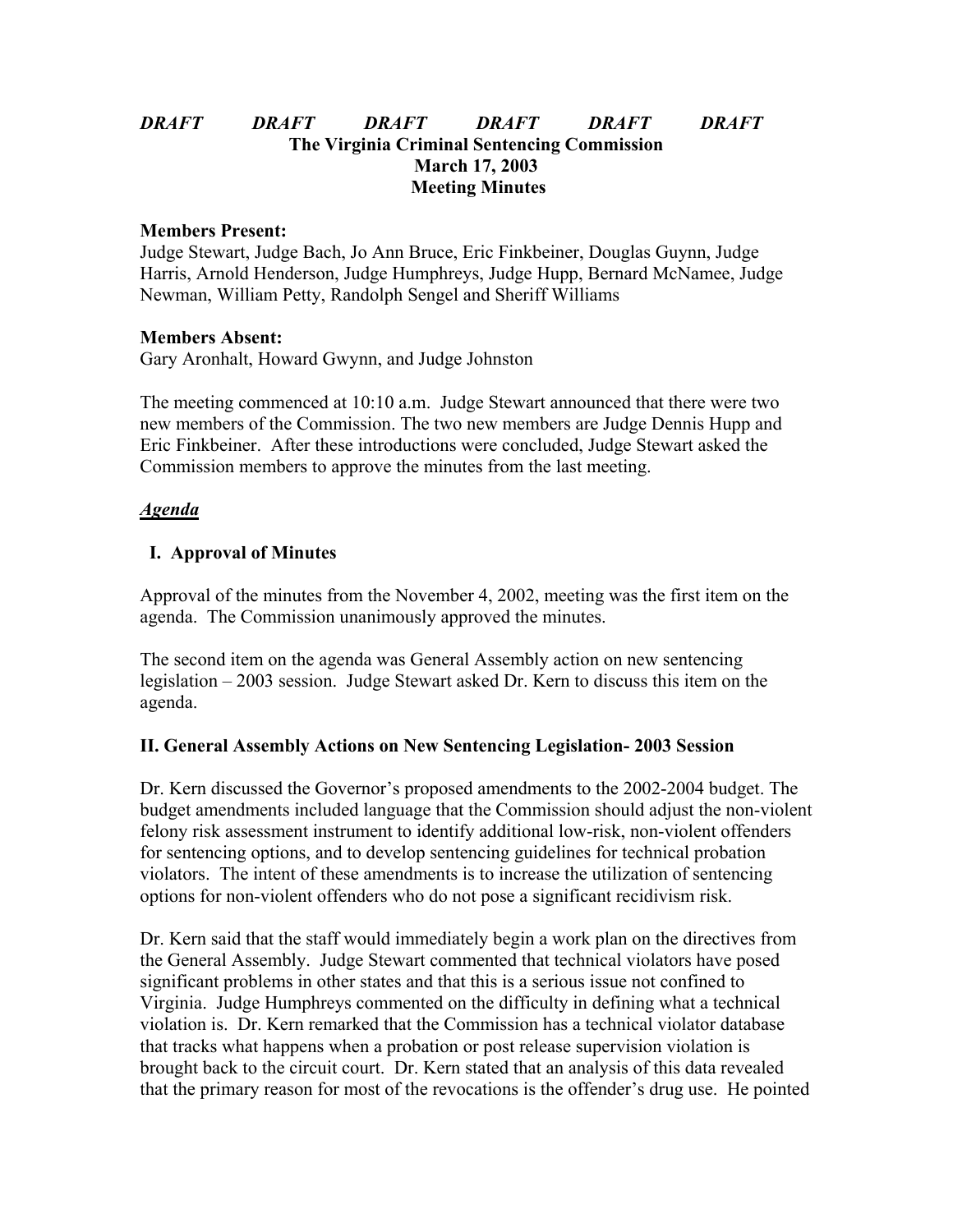out, however, that the Commission will likely have to gather some supplemental information in order to fully address the General Assembly's directive. Mr. Petty asked if the staff would be looking at all probation violators including those who commit a new crime. Dr. Kern answered that all probation and post release supervision violators are tracked, regardless of the revocation reason. Judge Harris queried whether the Commission was receiving enough cases to get a general idea of what is happening in the courts on these types of cases. He mentioned there is no mandatory requirement for filling out the probation/post release supervision revocation forms that generate the Commission's data. Dr. Kern acknowledged this reality but felt that voluntary compliance on this matter was sufficiently high to yield a reliable indicator of significant trends and factors.

Dr. Kern continued by reviewing another item in the budget language that addresses the Department of Corrections. This item states that the Department of Corrections (DOC), in cooperation with the Virginia Criminal Sentencing Commission and the Supreme Court, should initiate a pilot project directed at achieving effective punishment, control and rehabilitation of felony offenders who are under probation or post-release supervision and could be found to be in technical violation of their supervisory conditions. The pilot project shall allow the Division of Community Corrections to directly refer appropriate offenders to the state detention center incarceration program and diversion center incarceration program without initiating a judicial hearing.

Judge Humphreys questioned whether this directive would ensure due process guarantees. Dr. Kern referred the question to Mr. Walt Pulliam, Operations Director for the Division of Community Corrections at the Department of Corrections. Mr. Pulliam responded that the Department of Corrections had not anticipated any problems with due process concerns because the offender's would likely have to volunteer for an alternative sentencing option. He noted that the DOC had already begun the process of identifying the pilot sites for this initiative. Some of the pilot sites are Norfolk, Arlington, Shenandoah, Lynchburg, Campbell and Fairfax. Judge Humphreys wondered, in the absence of a judge, who would be making the decision that the offender was a technical violator. Mr. Pulliam responded that the DOC would develop some standards/guidelines on how to proceed with various violations. Mr. Pulliam pointed out that an inter-agency committee has been established to coordinate the implementation of the pilot project and that Dr. Kern had appointed Meredith Farrar-Owens, the Commission's Associate Director, to this group. It is anticipated that this committee would more fully address these types of issues. Mr. Petty observed that the budget language stipulates that this project should be implemented in a timely fashion. He questioned if the Attorney General's office has been contacted about the constitutionality of this project. Mr. Pulliam said the DOC had not anticipated asking for any opinion from the Attorney General on this matter. Judge Stewart concluded the discussion on this subject by stating that these issues would likely be addressed by the newly created inter-agency committee.

Dr. Kern continued by referring to one last item in the budget directing the Commission, in junction with the Supreme Court and Department of Criminal Justice Services, to conduct information and training sessions for judges and other judicial officials on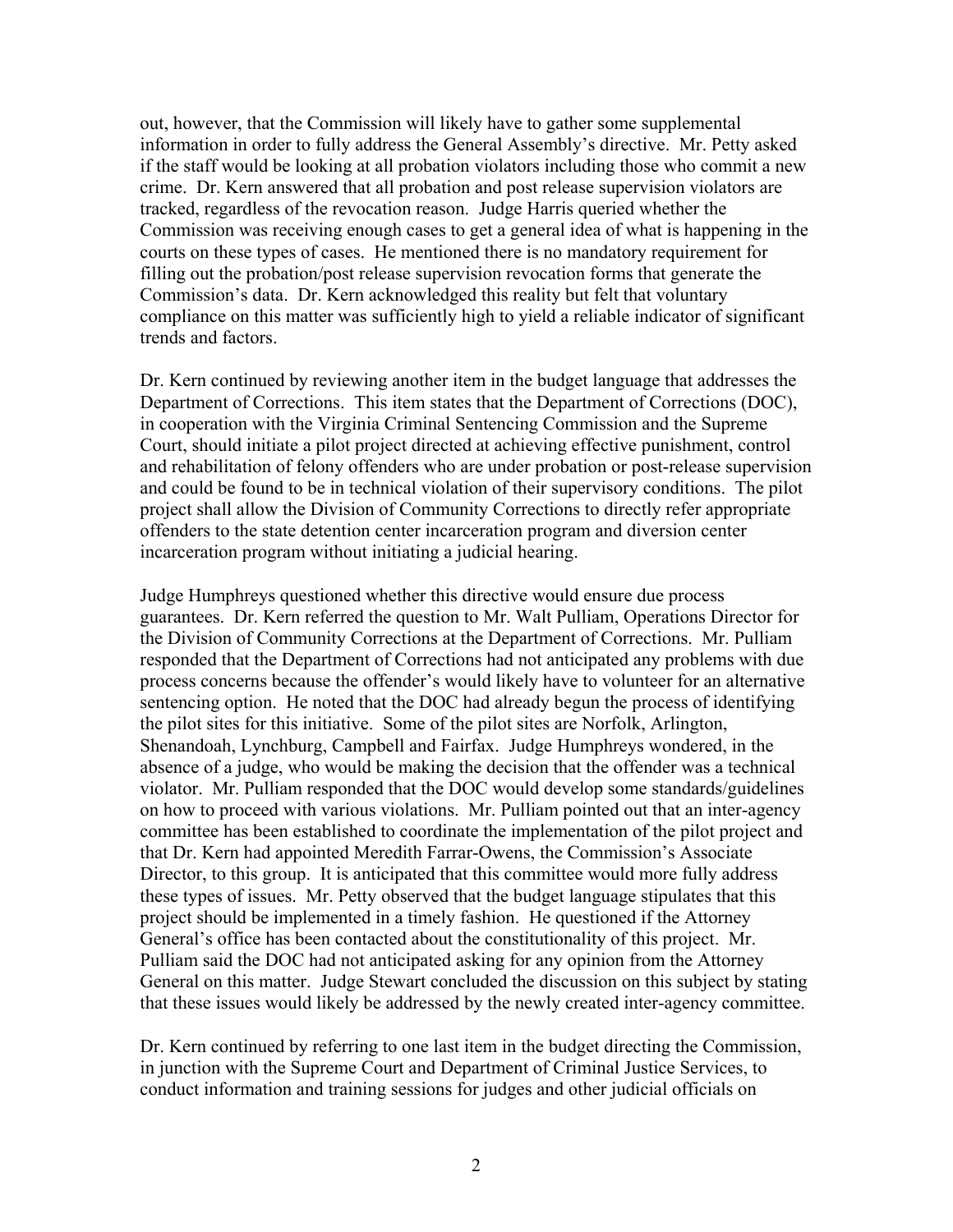programs and services and facilities available through the Pretrial Services Act and the Comprehensive Community Corrections Act for local-responsible offenders.

Dr. Kern next discussed proposed legislation of relevance to the Commission's work. The first piece of legislation of interest (House Bill 1434) was requested by the Commission and would require the State Police to provide the Commission with sex offender registry data in an electronic format. The Commission would use the data for research, evaluative or statistical purpose only. This bill was adopted unanimously and will become effective July 1, 2003.

The second bill discussed was House Bill 2179 which would require that the Commission's annual report include any modifications to the discretionary sentencing guidelines that the Commission has adopted and the reasons supporting the modifications. Dr. Kern said that this bill was altered significantly through several amendments. He compared the bill as introduced with the final version of the bill as it was passed. He observed that the language in the adopted bill would not require any changes to what the Commission has already been doing in its annual reporting. This bill was adopted unanimously and will become effective July 1, 2003.

Dr. Kern then discussed House Bill 2181, which would revise the statute for possession of a firearm while in possession of Schedule I or II drugs. This successful bill modified the existing Project Exile legislation and created three separate and distinct Class 6 felonies instead of the existing one. Dr. Kern said the Virginia Crimes Codes (VCCs) would be changed to reflect the new codes.

Dr. Kern discussed House Bill 2231 which passed unanimously and grants greater access to confidential records of the juvenile court for the purpose of pre-trial investigations, risk assessment instruments and post-sentence investigation reports. The next bill reviewed, House Bill 2445, addressed the issue of civil commitment of sexually violent predators. Among other changes, this bill would define a sexually violent predator on the basis of the risk assessment score received on the Commission's sex offender risk assessment instrument. The bill also moves the effective date of the sexually violent predator legislation from 2004 to effective from its passage. Mr. Petty questioned if any factors on the Commission's sex offender risk assessment have any equal protection issues. Dr. Kern said that this issue has been raised in the past but not pursued, perhaps due to the fact that the instrument is discretionary. Mr. Petty commented that if the Commission's risk assessment instrument is used in this legislation and required by law then these factors could be an issue. House Bill 2231 was adopted by the legislature. Dr. Kern advised that the Commission staff has been working with the Governor's Office to assess the projected impact of the legislation as passed.

Dr. Kern continued by discussing House Bill 2541 which was adopted by the legislature. This bill requires the use of Virginia crime code references for jailable offenses on all charging documents issued by magistrates, criminal warrants, summons, criminal indictments, criminal petitions, and dispositional documents from criminal trials, effective October 1, 2004.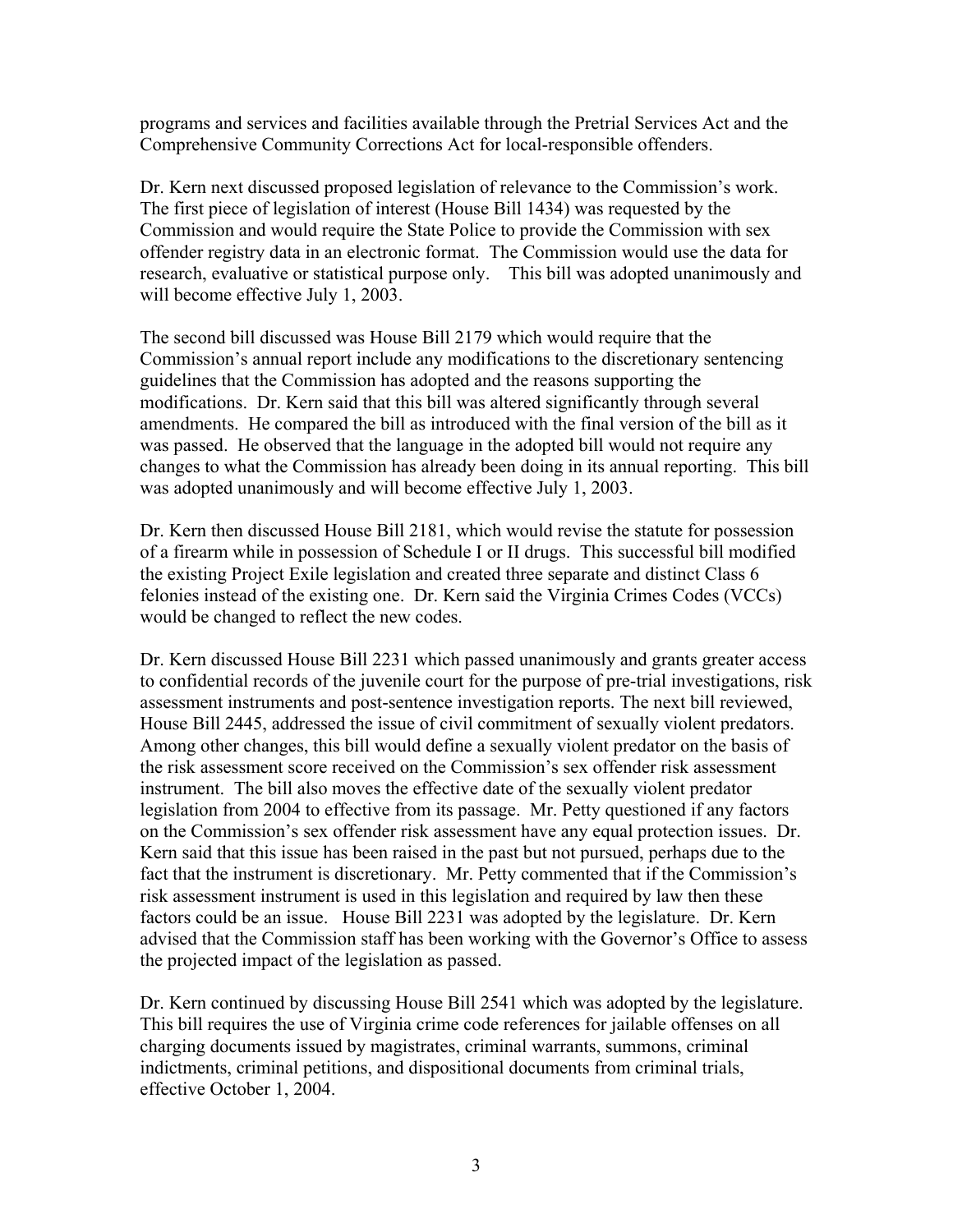Dr. Kern moved on to the particulars of HB 2578. This bill allows the waiver of the presentence report requirement in criminal cases when the court, the Commonwealth and the defendant agree. This bill was adopted unanimously and will become effective July 1, 2003.

Dr. Kern summed up his remarks by touching on a number of bills that were not adopted. He mentioned HB1763 that would modify the sentencing guidelines for drug crimes involving methamphetamine. This bill would have provided that in any conviction involving any substance that contains any quantity of methamphetamine, the sentencing guidelines applicable to cocaine would be used.

Judge Stewart thanked Dr. Kern for his presentation. He then asked Dr. Creech to cover the next item on the agenda, Proposed Legislation and Impact Analysis - 2003 General Assembly Session.

## **III. Proposed Legislation and Correctional Impact Analysis – 2003 General Assembly Session**

Dr. Creech began by reminding the members that statutory law requires that the Commission exclusively prepare a fiscal impact statement for any bill that would result in a net increase in periods of imprisonment in state adult correctional facilities. That law became effective July 1, 2000.

Dr. Creech presented an overview of the legislative impact process for the 2003 session of the General Assembly. The Commission produced 235 impact statements that were communicated to the Clerk of the House of Delegates, The Clerk of the Senate, the Department of Planning and Budget, the Senate Finance Committee, the House Appropriations Committee, the Joint Legislative Audit and Review Commission, the Department of Corrections, the Compensation Board, and the Secretary of Public Safety. He displayed a chart that presented the types of changes proposed in the bills assessed by the Commission. Thirty-five percent of the proposed legislation requiring an impact assessment involved the definition of new crimes. With regard to the other bills requiring impact assessment, nearly 28% percent of the proposed legislation involved expansion or clarification of an existing statute and 12% represented a proposal to increase the penalty from a misdemeanor to a felony.

In a comparison of the 2002 and 2003 sessions, Dr. Creech noted there were more impact statements (235 vs. 221), more bills with a defined impact (116 vs. 95), and the same number of impact statements with a cost associated with the proposal (36). Dr. Creech noted that 9 legislative drafts, for which the Commission identified an impact, were never introduced, despite an overall increase in the number of bills introduced (from 17 to 27) with an impact. The largest change in the type of legislation from 2002 to 2003 were ones that involved proposed new crimes; in 2002, 24% of the proposals were of this type compared to more than 35% in 2003.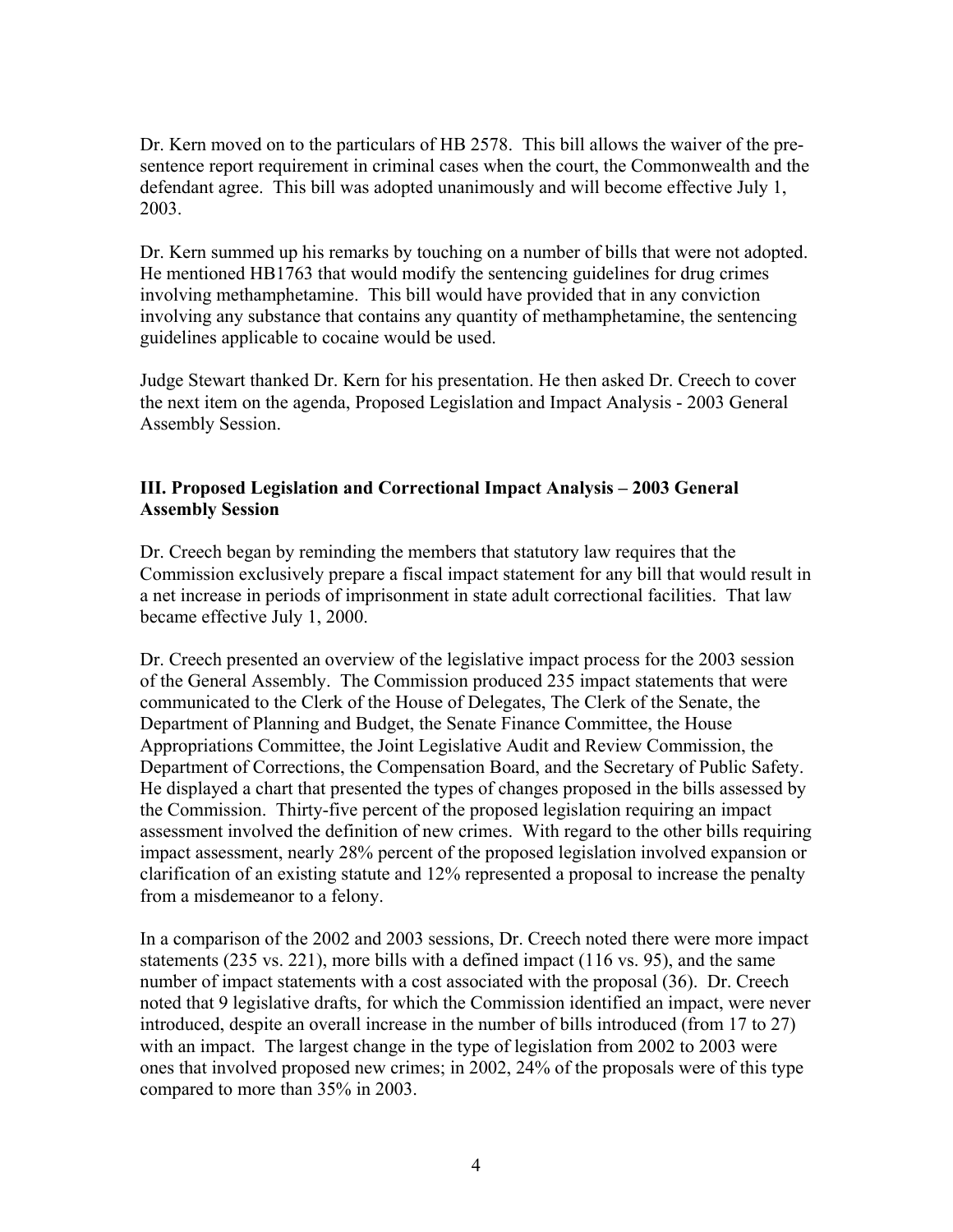Dr. Creech presented several slides to provide a taste of the diversity of the legislative proposals that the Commission evaluated in its impact statements. He also reviewed the fiscal impact for House Bill 1576 (failure to file a tax return or filing of a fraudulent tax return) which was the only piece of introduced legislation with an associated fiscal impact that passed with an appropriation. Mr. McNamee commented that the fiscal impacts really influence the life of a bill and stressed how important this information is. Judge Stewart commended the staff on the considerable amount of time and effort the staff expend during the Session. Judge Humphreys remarked that legislators take these impacts as gospel and have great respect for the information and that there is no question that the analysis work is non-partisan and objective.

Judge Stewart thanked Dr. Creech for his brief overview. He then asked Ms. Farrar-Owens to cover the next item on the agenda, Sentencing Guidelines Reanalysis.

## **IV. Sentencing Guidelines Reanalysis**

In 2002, the Commission approved a plan to conduct a thorough reanalysis of Virginia's sentencing guidelines. Ms. Farrar-Owens reminded the Commission that current guidelines are based on patterns of sentencing and time served for the period 1988 through 1992. By examining sentencing practices under the truth-in-sentencing/no parole system, the reanalysis will provide a more focused picture of Virginia's experiences since the abolition of parole. She noted that, since 1995, revisions of the guidelines have been based on examination of compliance and departure patterns; however, analyzing sentencing data holistically, taking into consideration all the factors that may affect sentencing outcome, is a more precise approach.

Ms. Farrar-Owens said that pre-1995 guidelines were based solely on historical sentencing patterns. In 1989, a committee of judges selected five years of sentencing data to define "history." Using the five years of data minimizes year-to-year fluctuations and reduces the likelihood of spurious results when building sentencing models. In order to make the transition to a system without parole, the truth-in-sentencing guidelines were developed from an analysis of sentencing practices and patterns of time served. Once that transition was completed, midpoint enhancements were built in to increase the sentence recommendation and, therefore, time to be served by violent felons. The truthin- sentencing guidelines apply in felony cases in which the crime was committed on or after January 1, 1995. Because the truth-in-sentencing system is tied to the date of offense, Ms. Farrar-Owens advised the Commission that the majority of felons were not sentenced under the truth-in-sentencing system until late 1995 or early 1996. Hence, five years of sentencing data under the new system have only recently become available.

Ms. Farrar-Owens then discussed the data to be used for the guidelines reanalysis: the pre/post-sentence investigation (PSI) data system. PSI information is collected and maintained by the Department of Corrections (DOC). Probation and parole officers prepare PSIs and submit them to DOC's central office. The PSI contains a vast array of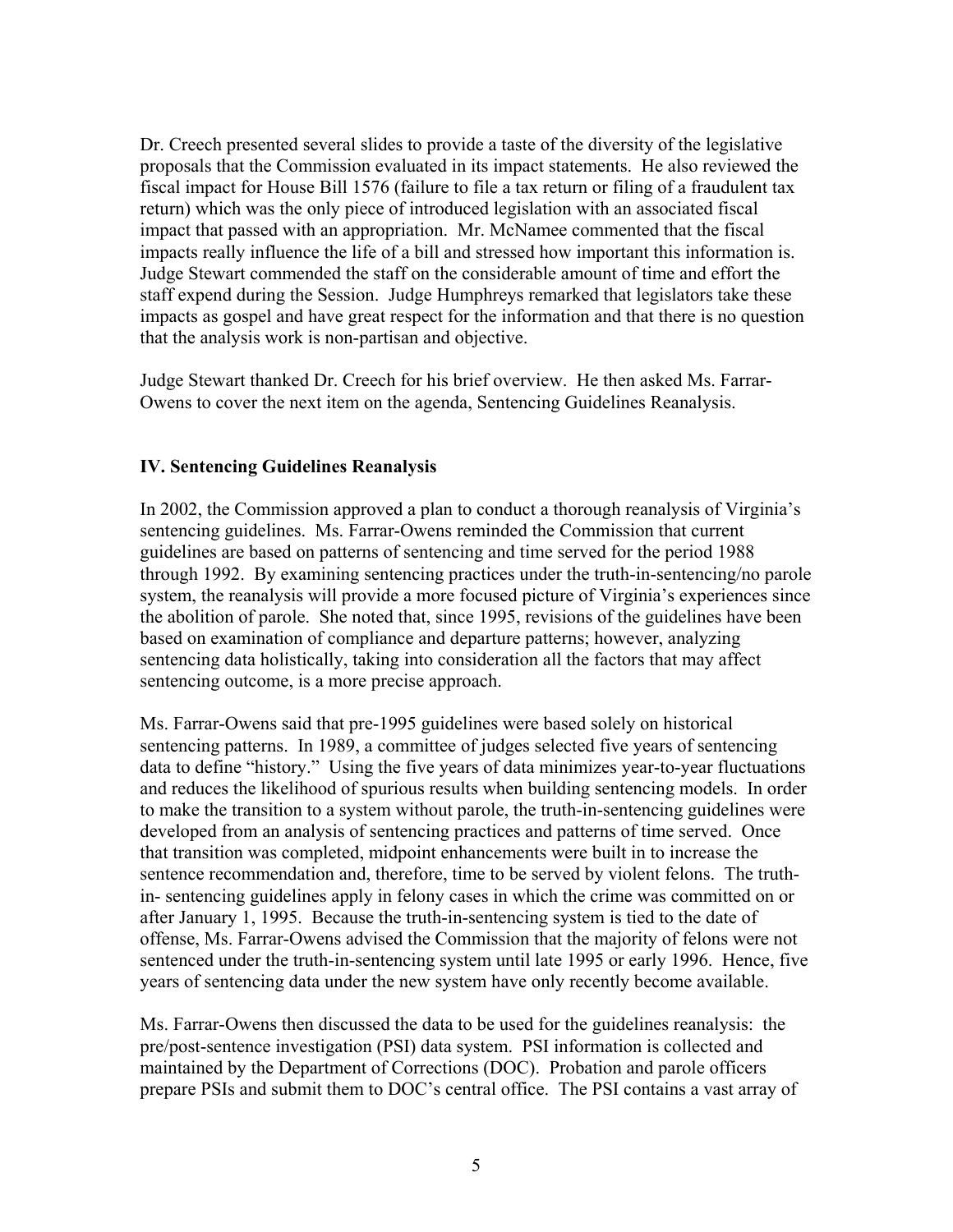detailed information regarding the offender and the offense(s) committed. Ms. Farrar-Owens advised the Commission that a PSI report is not completed on every felon convicted in circuit court. Some cases that do not result in a disposition that includes a prison term or a term of supervised probation will not have a PSI. When a pre-sentence report is not ordered, there is a considerable time lag between sentencing and preparation of the post-sentence report. Data for a given year is incomplete for a lengthy period. Ms. Farrar-Owens stated that it is necessary to supplement the data so that it more fully represents all felony cases sentenced in circuit court in a given period. The method of supplementing PSI data has evolved with DOC policy and practice and the availability of automated data systems. Today, sentencing guidelines data is used to identify felony cases that do not have a PSI in the system. Information on the guidelines form is used to generate a PSI record for each case without an existing PSI. Ms. Farrar-Owens shared with the Commission that reanalysis will begin with 126,533 cases, of which approximately 23% are supplemental PSIs generated from the sentencing guidelines database.

Next, Ms. Farrar-Owens presented the methodological approach that will be used by staff for the guidelines reanalysis. Statistical models of sentencing under the truth-insentencing/no-parole system will be developed. Although all 14 sentencing guidelines offense groups will be reanalyzed, the reanalysis will proceed in stages, with 4 or 5 offense groups completed each year. Models will be developed by type of sentencing decision. The incarceration in/out decision will be modeled separately from the sentence length decision. This approach is supported by criminological studies on sentencing. Because compliance rates in midpoint enhancement cases are below average, midpoint enhancements will be examined closely during the reanalysis. She commented that at least two analysts would work independently on each offense group in order to reduce the chance of error or individual bias in the final sentencing models.

Ms. Farrar-Owens concluded by proposing a work plan to the Commission. She proposed that the offense groups with the lowest compliance rates be reanalyzed first. She reported that, of the 14 guidelines offense groups, rape, sexual assault, murder, and robbery had the lowest compliance rates in fiscal year (FY) 2001, ranging between 67% to 70%. In the course of the reanalysis, staff will supplement existing sentencing data in rape cases (including forcible sodomy and object penetration) with additional detail from the narrative portions of PSI reports (as approved by the Commission at the November 2001 meeting). Ms. Farrar-Owens said that the supplemental data collection captured at least the following factors: the number of victims, the ages of all victims, the mode of committing the offense (physical force, threats of violence, manipulation, coercion, position of authority), the duration of offense behavior, the type of weapon used, the mode of inflicting injury, the offender/victim relationship, use alcohol by offender and victim at the time of offense, gender of the victim, and additional detail regarding the offender's prior convictions for sexual assault crimes.

Next, Ms. Farrar-Owens briefly discussed the analysis of rape data which began in September 2002. She said that the Commission may want to consider removing spousal rape, sodomy and object penetration crimes from the guidelines. There were only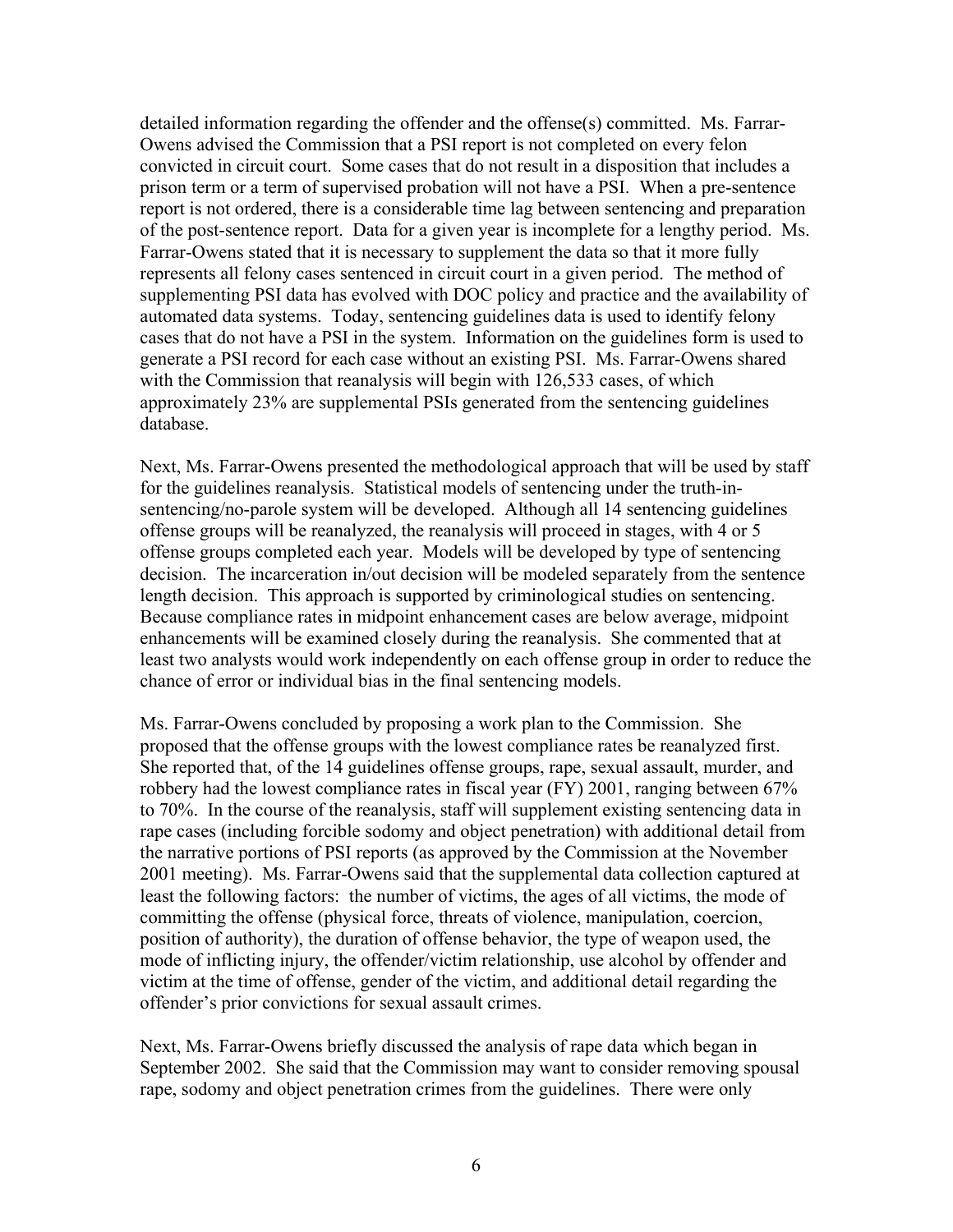fourteen convictions of these crimes in five years. These crimes are grouped with rape, sodomy and object penetration categories for victim's age 13 or more. Sentencing practices in spousal cases appear to differ substantially from the crimes with which they are currently grouped.

The analysis of sexual assault data will begin in mid 2003. The results will be initially presented to the Commission's Research subcommittee. She noted that input from the Commission members will continue to be vital to guide and shape the analysis. Mr. Petty commented that the statute of martial rape or sexual assault has been removed from the *Code* and it is currently one crime only.

Judge Stewart thanked Ms. Farrar-Owens for her presentation. He then asked Ms. Kepus to cover the next item on the agenda, Sentencing Guidelines Compliance Update.

# **V. Sentencing Guidelines Compliance Update – FY2003**

Ms. Kepus reported that for year-to-date, over 6,500 worksheets were submitted to the Commission. She noted that overall compliance is 82.3% so far in FY2003. The aggravation rate was reported as 8.7% and the mitigation rate as 9%. She next presented durational compliance (defined as the rate at which judge's sentence offenders to terms of incarceration that fall within the recommended guidelines range). Durational compliance was reported to be 81.5%.

She next presented information concerning the reasons judges cite when sentencing above or below the guidelines. Judges reported the decision to sentence an offender to an alternative sanction or the factor of rehabilitation potential in 12% of the mitigation cases. The most common reason for sentencing above the guidelines, cited in 11% of the aggravations, is the flagrancy of the offense.

Ms. Kepus stated that compliance rates varied across the 31 judicial circuits. The highest compliance rate, 89%, was found in Chesapeake (Circuit 1). She also noted that Circuit 23 in Roanoke had the lowest compliance rate at 71%.

Ms. Kepus then discussed the compliance rates for all the major offense groups. The compliance rate for the traffic offense group was the highest at 84%. Ms. Kepus observed that the compliance rates within offense groups range from a high of 84% in the traffic offense to a low of 67% among the robbery offenses. The rape offense group has the highest rate of mitigation (24%). Ms. Kepus advised that these results should be interpreted cautiously since the results were based on a relatively small number of cases received for the period under study.

She then discussed compliance within jury cases. Of the 88 jury cases, jury sentences were within the guidelines 42% of the time. Juries imposed sentences higher than the guidelines in 33% of the cases and imposed sanctions lower than the guidelines in 25% of the cases.